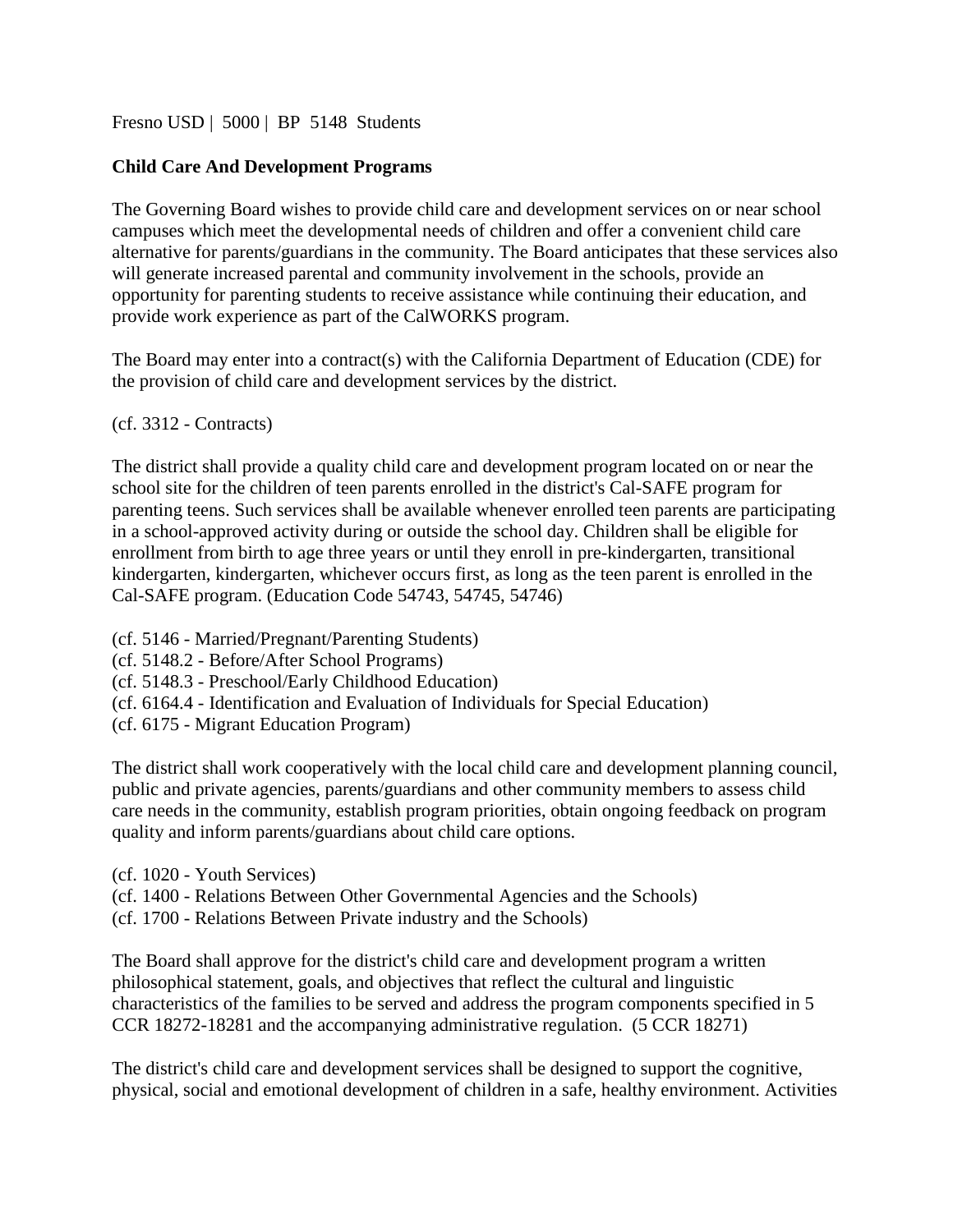and services shall be age and developmentally appropriate and shall consider the cultural, linguistic, economic and other special needs of children and families being served. The program shall be consistent with and support the district's regular educational program and shall provide access to essential support services.

(cf. 0000 - Vision) (cf. 0100 - Philosophy) (cf. 0200 - Goals for the School District) (cf. [0450](http://www.fresnounified.org/board/policies/Policies/fusd/displaypolicy/220946/5.htm) - Comprehensive Safety Plan) (cf. 3550 - Food Service/Child Nutrition Program) (cf. [5141.6](http://www.fresnounified.org/board/policies/Policies/fusd/displaypolicy/144158/5.htm) - School-Based health and Social Services)

Eligibility and Enrollment

Child care admissions policies and procedures shall be in writing and available to the public. Such policies and procedures shall include criteria designating those children whose needs can be met by the child care center's program and services, the ages of children who will be accepted, program activities, any supplementary services provided, any field trip provisions, any transportation arrangements, food service provisions, and health examination requirements. (5 CCR 18105; 22 CCR 101218)

(cf. 0410 - Nondiscrimination in District Programs and Activities)

- (cf. 3540 Transportation)
- (cf. 3550 Food Service/Child Nutrition Program)
- (cf. 5141.22 Infectious Diseases)
- (cf. 5141.3 Health Examinations)
- (cf. 5141.31 Immunizations)

The Superintendent or designee shall ensure that subsidized child care is provided to eligible families to the extent that state and/or federal funding is available and shall establish enrollment priorities in accordance with Education Code 8263 and 5 CCR 18106.

To the extent that space is available after the enrollment of children who are eligible for subsidized services, priority for admissions shall be given to district students, children of district students, and children of district employees.

(cf. 5111.1 - District Residency) (cf. 5146 - Married/Pregnant/Parenting Students)

# Staffing

The Superintendent or designee shall ensure that individuals working in child care and development programs have the necessary qualifications and have satisfied all legal requirements as specified in Board policy and administrative regulation.

(cf. [1240](http://www.fresnounified.org/board/policies/Policies/fusd/displaypolicy/368587/5.htm) - Volunteer Assistance)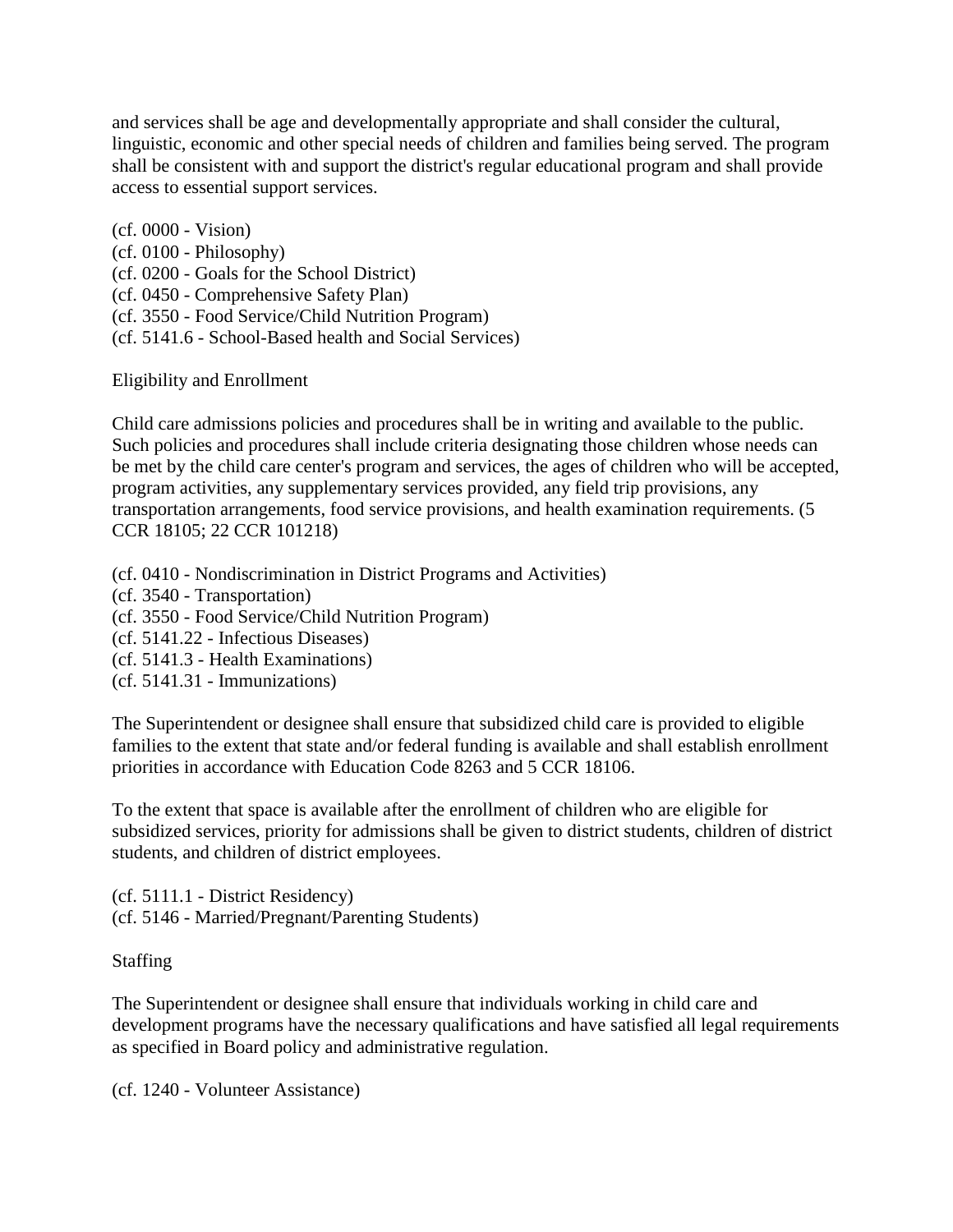(cf. [4112.2](http://www.fresnounified.org/board/policies/Policies/fusd/displaypolicy/144128/5.htm) - Certification) (cf. [4112.4/](http://www.fresnounified.org/board/policies/Policies/fusd/displaypolicy/143571/5.htm)[4212.4/](http://www.fresnounified.org/board/policies/Policies/fusd/displaypolicy/143796/5.htm)[4312.4](http://www.fresnounified.org/board/policies/Policies/fusd/displaypolicy/143797/5.htm) - Health Examinations) (cf. [4112.5/](http://www.fresnounified.org/board/policies/Policies/fusd/displaypolicy/144132/5.htm)[4312.5](http://www.fresnounified.org/board/policies/Policies/fusd/displaypolicy/327445/5.htm) - Criminal Record Check) (cf. 4131 - Staff Development) (cf. 4231 - Staff Development) (cf. 4331 - Staff Development)

## **Facilities**

Upon recommendation of the Superintendent or designee, the Board may approve any of the following for the provision of child care and development services:

1. The use of existing district facilities that have capacity

- 2. Renovation or improvement of district facilities to make them suitable for such services
- 3. Purchase of relocatable child care facilities
- 4. Inclusion of child care facilities in any new construction

5. Agreement with a public agency or community organization for the use of community facilities

(cf. [1330-](http://www.fresnounified.org/board/policies/Policies/fusd/displaypolicy/143975/5.htm) Use of School Facilities)

- (cf. 1330.1 Joint Use Agreements)
- (cf. [3280](http://www.fresnounified.org/board/policies/Policies/fusd/displaypolicy/144100/5.htm) Sale, Lease, Rental of District-Owned Real Property)
- (cf. [7110](http://www.fresnounified.org/board/policies/Policies/fusd/displaypolicy/222630/5.htm) Facilities Master Plan)

The Superintendent or designee shall ensure that facilities used for child care services meet all applicable health and safety standards. (5 CCR 18020; 22 CCR 101238-101239.2)

### Complaints

For a licensed child care center, any complaint alleging health and safety violations shall be referred to the California Department of Social Services. For a license-exempt facility, such complaints shall be referred to the appropriate Child Development regional administrator. Any other alleged violation of state or federal laws governing child care and development programs shall be investigated and resolved using the district's procedures in BP/AR 1312.3 - Uniform Complaint Procedures.

(cf. 1312.3 - Uniform Complaint Procedures)

### Program Evaluation

The Superintendent or designee shall annually conduct an evaluation of the district's child care and development services in accordance with state requirements. The evaluation report shall be submitted to the Board and the CDE along with an action plan which establishes program goals and objectives for the coming year and addresses any areas identified as needing improvement. (5 CCR 18279-18281)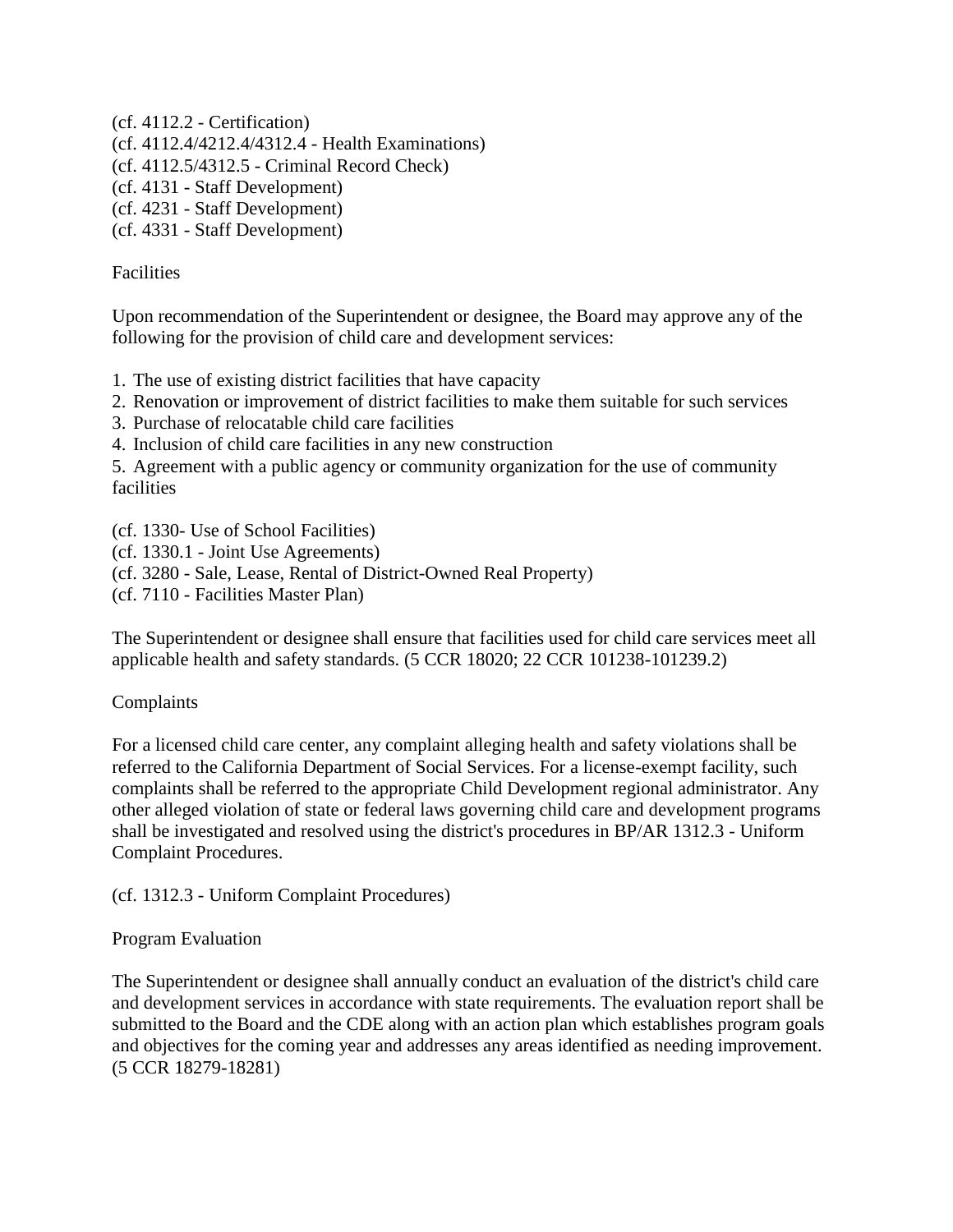#### (cf. 0500 - Accountability)

*Fresno Unified School District does not harass, intimidate, or discriminate on the basis of race, color, ethnicity, national origin, ancestry, age, creed, religion, political affiliation, gender, gender identity or expression or genetic information, mental or physical disability, sex, sexual orientation, parental or marital status, military veteran status, or any other basis protected by law or regulation, in its educational program(s) or employment.*

#### Legal Reference:

#### EDUCATION CODE

[8200-](http://www.fresnounified.org/board/policies/Policies/fusd/displaypolicy/129304/5.htm)8499.10 Child Care and Development Services Act, especially: [8200](http://www.fresnounified.org/board/policies/Policies/fusd/displaypolicy/129304/5.htm)[-8209](http://www.fresnounified.org/board/policies/Policies/fusd/displaypolicy/129321/5.htm) General provisions for child care and development services [8210](http://www.fresnounified.org/board/policies/Policies/fusd/displaypolicy/129322/5.htm)[-8216](http://www.fresnounified.org/board/policies/Policies/fusd/displaypolicy/137380/5.htm) Resource and Referral Program [8220](http://www.fresnounified.org/board/policies/Policies/fusd/displaypolicy/129329/5.htm)[-8226](http://www.fresnounified.org/board/policies/Policies/fusd/displaypolicy/210227/5.htm) Alternative Payment Program [8230](http://www.fresnounified.org/board/policies/Policies/fusd/displaypolicy/129339/5.htm)[-8233](http://www.fresnounified.org/board/policies/Policies/fusd/displaypolicy/129342/5.htm) Migrant Child Care and Development Program [8235-](http://www.fresnounified.org/board/policies/Policies/fusd/displaypolicy/129344/5.htm)8239 California State Preschool Programs [8240](http://www.fresnounified.org/board/policies/Policies/fusd/displaypolicy/129345/5.htm)[-8244](http://www.fresnounified.org/board/policies/Policies/fusd/displaypolicy/136117/5.htm) General child care programs [8250](http://www.fresnounified.org/board/policies/Policies/fusd/displaypolicy/129348/5.htm)[-8252](http://www.fresnounified.org/board/policies/Policies/fusd/displaypolicy/129351/5.htm) Programs for children with special needs [8263](http://www.fresnounified.org/board/policies/Policies/fusd/displaypolicy/137932/5.htm) Eligibility and priorities for subsidized child development services 8263.3 Disenrollment of families due to reduced funding levels 8263.4 Enrollment of students ages 11-12 years 8273-8273.3 Fees 8278.3 Child Care Facilities Revolving Fund [8360](http://www.fresnounified.org/board/policies/Policies/fusd/displaypolicy/136118/5.htm)[-8370](http://www.fresnounified.org/board/policies/Policies/fusd/displaypolicy/129413/5.htm) Personnel qualifications [8400](http://www.fresnounified.org/board/policies/Policies/fusd/displaypolicy/129422/5.htm)[-8409](http://www.fresnounified.org/board/policies/Policies/fusd/displaypolicy/129433/5.htm) Contracts 8482-8484.65 After-school education and safety program 8484.7-8484.8 21st Century community learning centers [8493](http://www.fresnounified.org/board/policies/Policies/fusd/displaypolicy/129479/5.htm)[-8498](http://www.fresnounified.org/board/policies/Policies/fusd/displaypolicy/129482/5.htm) Facilities [8499](http://www.fresnounified.org/board/policies/Policies/fusd/displaypolicy/137390/5.htm)[-8499.7](http://www.fresnounified.org/board/policies/Policies/fusd/displaypolicy/137392/5.htm) Local planning councils 49540-49546 Child care food program 49570 National School Lunch program

[56244](http://www.fresnounified.org/board/policies/Policies/fusd/displaypolicy/133448/5.htm) Staff development funding

HEALTH AND SAFETY CODE [1596.70](http://www.fresnounified.org/board/policies/Policies/fusd/displaypolicy/150071/5.htm)[-1596.895](http://www.fresnounified.org/board/policies/Policies/fusd/displaypolicy/150159/5.htm) California Child Day Care Act [1596.90](http://www.fresnounified.org/board/policies/Policies/fusd/displaypolicy/150160/5.htm)[-1597.21](http://www.fresnounified.org/board/policies/Policies/fusd/displaypolicy/150182/5.htm) Day care centers [120325](http://www.fresnounified.org/board/policies/Policies/fusd/displaypolicy/149796/5.htm)[-120380](http://www.fresnounified.org/board/policies/Policies/fusd/displaypolicy/150062/5.htm) Immunization requirements CODE OF REGULATIONS, TITLE 5 4610-4687 Uniform complaint procedures 18000-18434 Child care and development programs, especially: 18012-18122 General requirements [18180](http://www.fresnounified.org/board/policies/Policies/fusd/displaypolicy/187701/5.htm)[-18192](http://www.fresnounified.org/board/policies/Policies/fusd/displaypolicy/187708/5.htm) Federal and State Migrant Programs [18210](http://www.fresnounified.org/board/policies/Policies/fusd/displaypolicy/187716/5.htm)[-18213](http://www.fresnounified.org/board/policies/Policies/fusd/displaypolicy/187719/5.htm) Severely Handicapped Program [18220](http://www.fresnounified.org/board/policies/Policies/fusd/displaypolicy/187720/5.htm)[-18231](http://www.fresnounified.org/board/policies/Policies/fusd/displaypolicy/187730/5.htm) Alternative Payment Program [18240](http://www.fresnounified.org/board/policies/Policies/fusd/displaypolicy/187731/5.htm)[-18248](http://www.fresnounified.org/board/policies/Policies/fusd/displaypolicy/187739/5.htm) Resource and Referral Program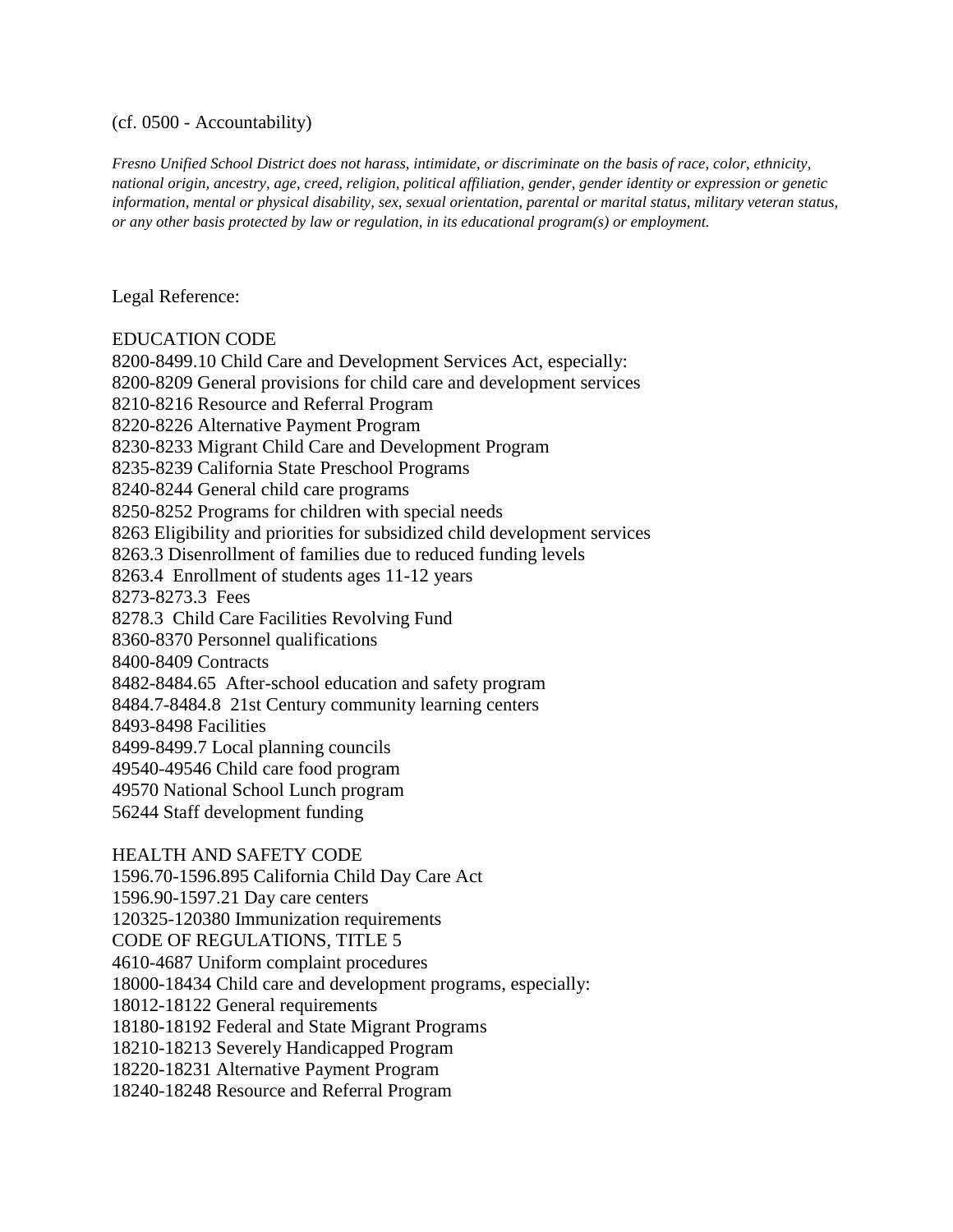18270-18281 Program quality, accountability [18290](http://www.fresnounified.org/board/policies/Policies/fusd/displaypolicy/187750/5.htm)[-18292](http://www.fresnounified.org/board/policies/Policies/fusd/displaypolicy/187752/5.htm) Staffing ratios [18295](http://www.fresnounified.org/board/policies/Policies/fusd/displaypolicy/187753/5.htm) Waiver of qualifications for site supervisor 18300-18308 Appeals and dispute resolution 80105-80125 Commission on Teacher Credentialing, child care and development permits

CODE OF REGULATIONS, TITLE 22 [-101239.2](http://www.fresnounified.org/board/policies/Policies/fusd/displaypolicy/368007/5.htm) General requirements, licensed child care centers, especially: [-101163](http://www.fresnounified.org/board/policies/Policies/fusd/displaypolicy/293833/5.htm) Licensing and application procedures [-101231](http://www.fresnounified.org/board/policies/Policies/fusd/displaypolicy/293880/5.htm) Continuing requirements [-101239.2](http://www.fresnounified.org/board/policies/Policies/fusd/displaypolicy/368007/5.htm) Facilities and equipment

UNITED STATES CODE, TITLE 42 1751-1769 School lunch programs [831](http://www.fresnounified.org/board/policies/Policies/fusd/displaypolicy/192036/5.htm)[-9852](http://www.fresnounified.org/board/policies/Policies/fusd/displaypolicy/192058/5.htm) Head Start programs [9858](http://www.fresnounified.org/board/policies/Policies/fusd/displaypolicy/192019/5.htm)[-9858q](http://www.fresnounified.org/board/policies/Policies/fusd/displaypolicy/192035/5.htm) Child Care and Development Block Grant

CODE OF FEDERAL REGULATIONS, TITLE 7 210.1-210.31 National School Lunch program CODE OF FEDERAL REGULATIONS, TITLE 45 98.2-98.93 Child care and development fund

COURT DECISIONS

CBS Inc. v. The Superior Court of Los Angeles County, State Department of Social Services, (2001) 91 Cal.App.4th 892

Management Resources:

CALIFORNIA DEPARTMENT OF EDUCATION PUBLICATIONS 14-03a Revised Child Care and Development Fee Schedule, Management Bulletin, September

2014

Uniform Complaint Procedures, 2014

12-07 Disenrollment due to Maximum Reimbursable Amount Reduction, Management Bulletin, July 2012

Keeping Children Healthy in California's Child Care Environments: Recommendations to Improve Nutrition and Increase Physical Activity, 2010

# WEB SITES

California Department of Education Early Education and Support Division: <http://www.cde.ca.gov/sp/cd> California Child Development Administrators Association: http://www.ccdaa.org California Department of Education, Early Education and Support Division: http://www.cde.ca.gov/sp/cd California Department of Education, Early Education Management Bulletins: http://www.cde.ca.gov/sp/cd/ci/allmbs.asp California Department of Social Services, Licensing Information: http://ccld.ca.gov/PG492.htm California Head Start Association: http://caheadstart.org